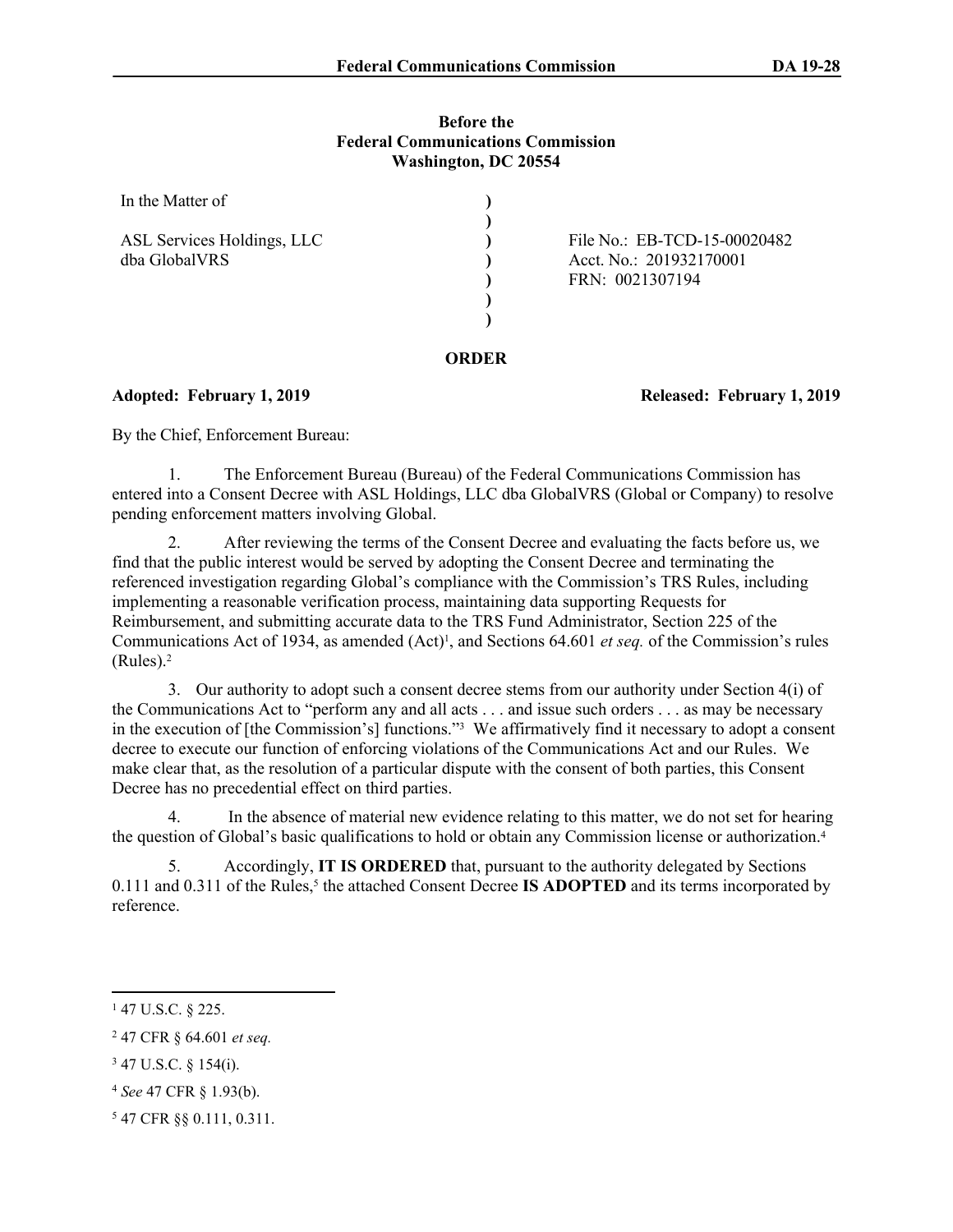6. **IT IS FURTHER ORDERED** that the above-captioned matter **IS TERMINATED**. **IT IS FURTHER ORDERED** that a copy of this Order and Consent Decree shall be sent by first class mail and certified mail, return receipt requested, to Angela Roth, Chief Executive Officer, ASL Services Holdings, LLC, dba GlobalVRS, 3700 Commerce Blvd. Suite 216, Kissimmee, FL 34741.

# FEDERAL COMMUNICATIONS COMMISSION

Rosemary Harold Chief Enforcement Bureau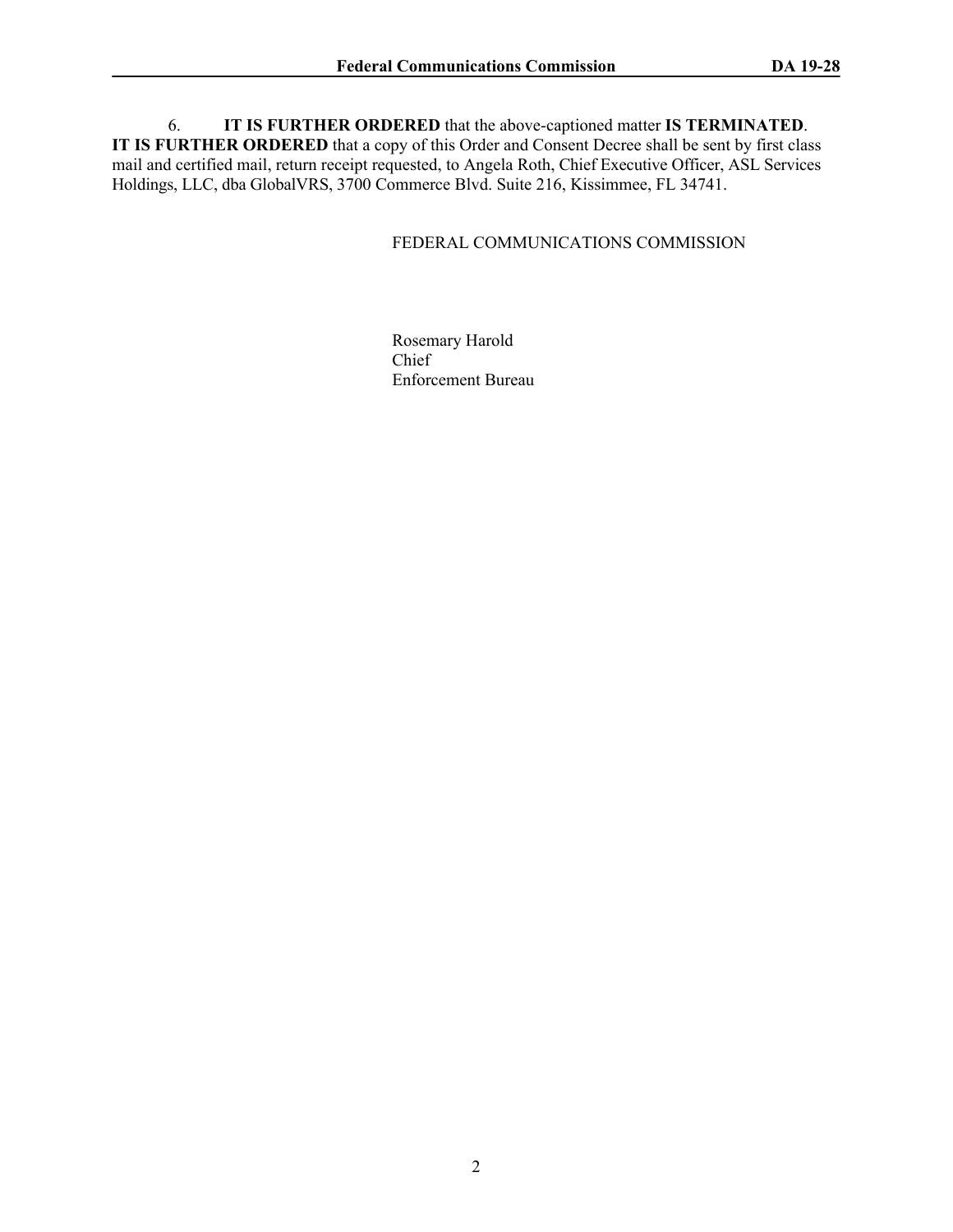#### **Before the Federal Communications Commission Washington, DC 20554**

| In the Matter of           |                              |
|----------------------------|------------------------------|
| ASL Services Holdings, LLC | File No.: EB-TCD-15-00020482 |
| dba GlobalVRS              | Acct. No.: 201932170001      |
|                            | FRN: 0021307194              |
|                            |                              |

### **CONSENT DECREE**

1. The Enforcement Bureau (Bureau) of the Federal Communications Commission (Commission) and ASL Services Holdings, LLC, dba GlobalVRS (Global), hereby enter into this Consent Decree for the purpose of terminating the Bureau's investigation of the above referenced matter.

### **I. DEFINITIONS**

- 2. For the purposes of this Consent Decree, the following definitions shall apply:
	- (a) "Act" means the Communications Act of 1934, as amended.<sup>1</sup>
	- (b) "Adopting Order" means the Order of the Bureau adopting the terms of this Consent Decree without change, addition, deletion, or modification.
	- (c) "Affiliate" shall have the same meaning as the term is defined in 47 U.S.C. § 153(1).
	- (d) "Annual Relay Service Data Request Form" means the TRS Provider annual cost data submissions to the TRS Fund Administrator.<sup>2</sup>
	- (e) "ASL Companies" means American Sign Language Enterprises, LLC; its parent, subsidiaries, and successors in interest, including but not limited to ASL Services Holdings, LLC, dba GlobalVRS, American Sign Language Services Corporation; ASL Services Latino, Inc.; and Gracias VRS, LLC.
	- (f) "Bureau" means the Enforcement Bureau of the Federal Communications Commission.
	- (g) "Call Detail Records" or "CDRs" means the specific data associated with each TRS call for which compensation is sought.<sup>3</sup>
	- (h) "Commission" and "FCC" mean the Federal Communications Commission and any or all of its bureaus and offices.
	- (i) "Communications Assistants" or "CAs" shall have the same meaning as the term is defined in 47 CFR § 64.601(a)(10).

<sup>1</sup> 47 U.S.C. § 151 *et seq.*

<sup>2</sup> *See* 47 CFR § 64.604(c)(5)(iii)(D)(*2*).

<sup>3</sup> *See* 47 CFR § 64.604(c)(5)(iii)(D)(*7*).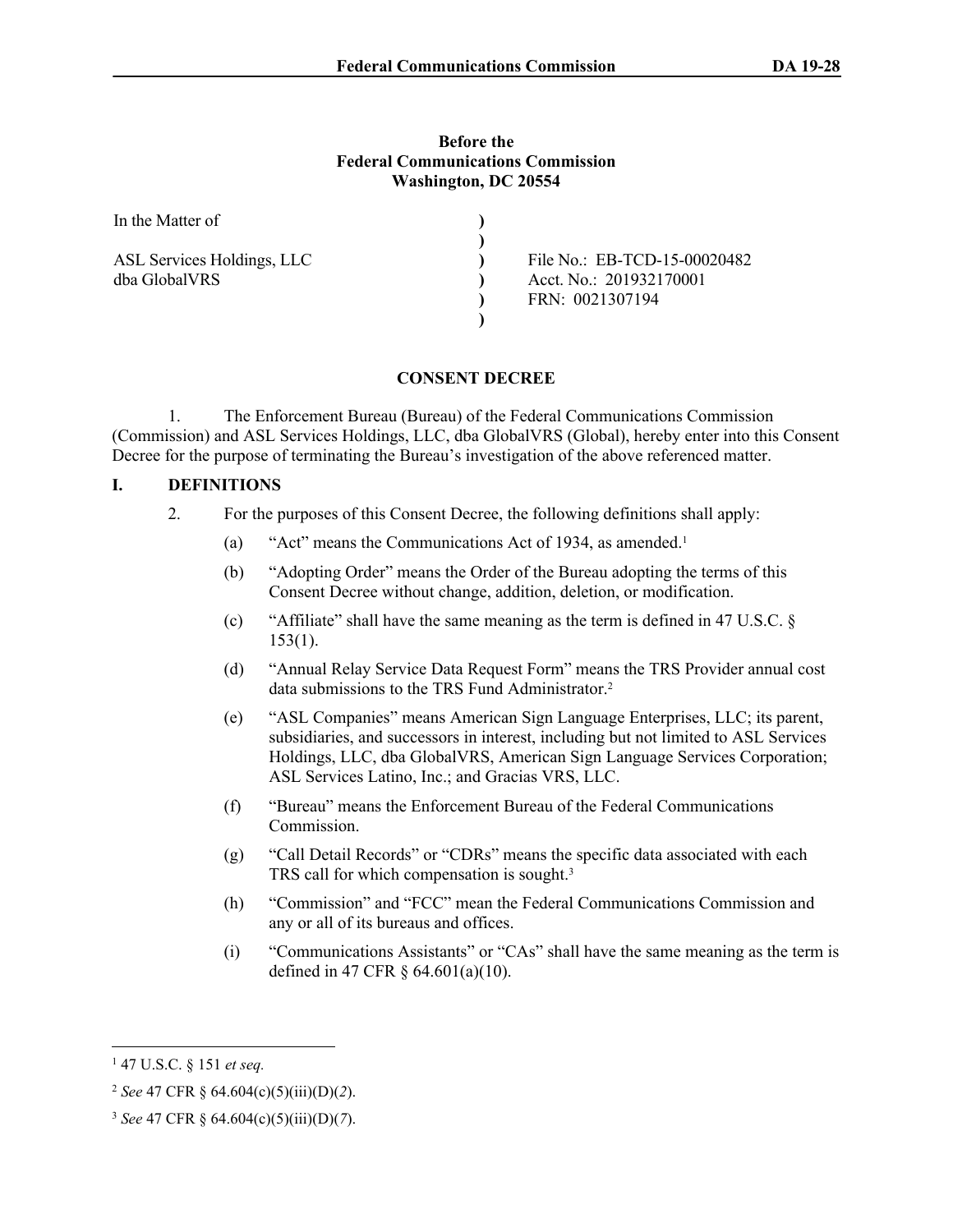- (j) "Communications Laws" means collectively, the Act, the Rules, and the published and promulgated orders and decisions of the Commission to which the Company are subject by virtue of their business activities.
- (k) "Compliance Plan" means the compliance obligations, programs, and procedures described in this Consent Decree.
- (l) "Covered Personnel" means all employees, independent contractors, subcontractors and agents of the Company who perform or directly supervise, oversee, or manage the performance of duties required to meet the Company's responsibilities under, and compliance with, this Consent Decree, the Communications Laws, and the TRS Rules.
- (m) "Default Provider" shall have the same meaning as the term is defined in 47 CFR § 64.601(a)(11).
- (n) "Effective Date" means the date by which the Bureau and the Company sign this Consent Decree.
- (o) "Global" or "Company" means ASL Services Holdings, LLC, dba GlobalVRS.
- (p) "Global Numbers" means Ten-digit Numbers and telephone numbers (regardless of the Default Provider or carrier associated with the numbers) assigned to Global and/or Global's Covered Personnel which are used to make or receive calls that are considered a business expense. *See Structure and Practices of Video Relay Service Program*, Declaratory Ruling, Order and Notice of Proposed Rulemaking, 25 FCC Rcd 6012 (2010).
- (q) "Investigation" means the review of Global's compliance with the TRS Rules commenced by the Bureau in File No. EB-TCD-15-00020482.
- (r) "Internal Call Minutes" means minutes reflecting calls that were made to or from a Global Number.
- (s) "International IP Address" means an IP address that indicates that the individual initiating the call is located outside the United States.
- (t) "Internet-based TRS" or "iTRS" shall have the same meaning as the term is defined in 47 CFR § 64.601(a)(16).
- (u) "Operating Procedures" means the standard internal Operating Procedures and all compliance policies and procedures established by the Company to implement the Compliance Plan.
- (v) "Parties" means the Company, and the Bureau, each of which is a "Party."
- (w) "Person" shall have the same meaning as the term is defined in 47 U.S.C. § 153(39).
- (x) "Platform Provider" means the entity that provides Global with the hardware and/or software used to distribute incoming calls to Communications Assistants.
- (y) "Provider" means an entity that is eligible to receive compensation from the TRS Fund for providing compensable TRS service.
- (z) "Registered Internet-based TRS User" or "Registered User" shall have the same meaning as is defined in 47 CFR  $\S$  64.601(a)(30).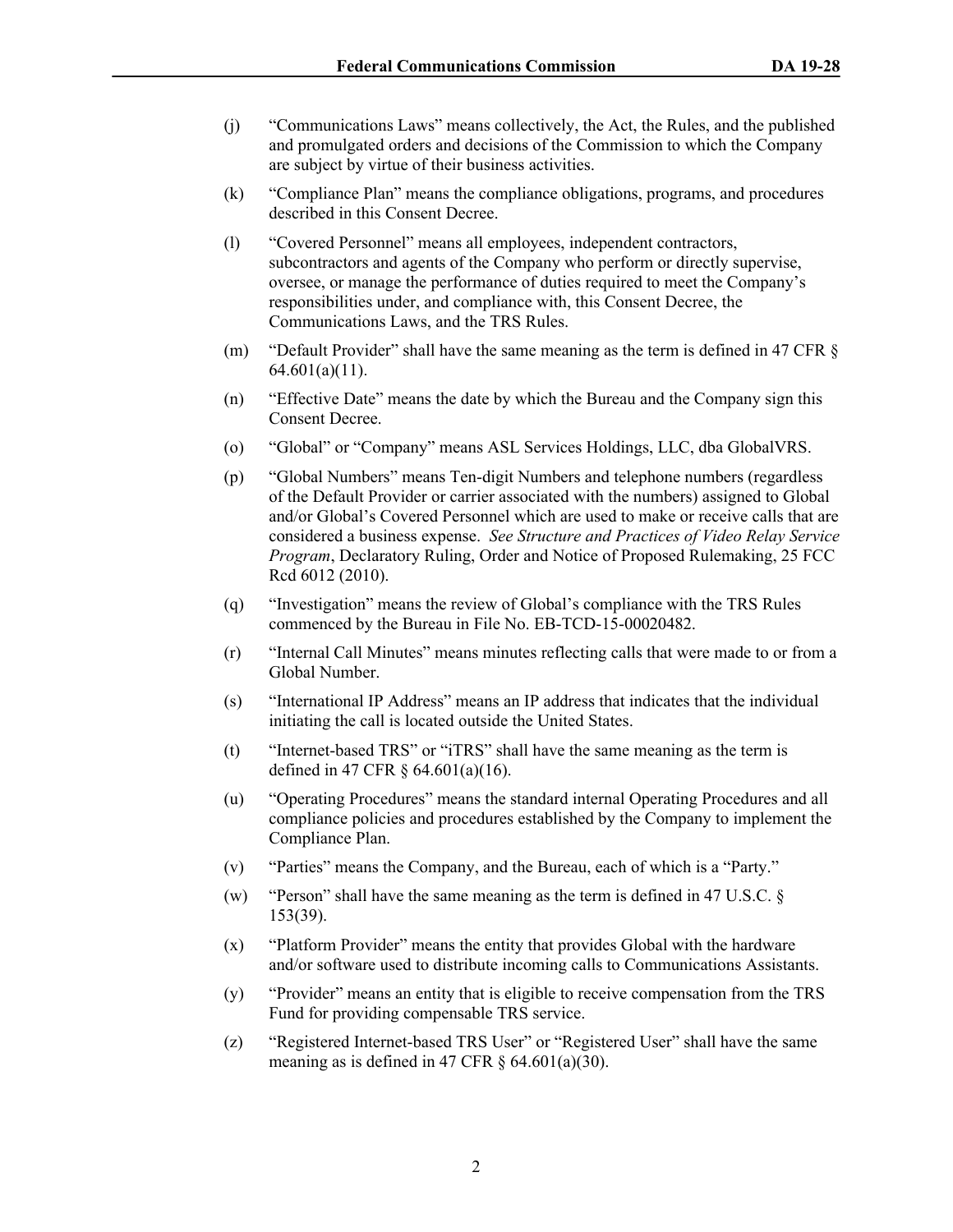- (aa) "Request for Reimbursement" means the monthly submission TRS Providers make to the TRS Fund Administrator for reimbursements for the costs of handling TRS calls.<sup>4</sup>
- (bb) "Roth Affiliates" means entities comprising the ASL Companies except the term excludes ASL Holdings, LLC dba GlobalVRS.
- (cc) "Rules" means the Commission's regulation(s) found in Title 47 of the Code of Federal Regulations.
- (dd) "Self-Certification of Eligibility" or "Self-Certification" means a written attestation from a Registered User meeting the requirements of 47 CFR §  $64.611(a)(3)(ii)$ -(iii).
- (ee) "Telecommunications Relay Service" or "TRS" shall have the same meaning as the term is defined in 47 CFR  $\S$  64.601(a)(35).
- (ff) "Ten-digit Number" or "TDN" means a geographically appropriate North American Numbering Plan number assigned to a Registered User of Video Relay Service.
- (gg) "TRS Fund" or "Fund" means the fund used to compensate Providers for their reasonable costs of providing interstate relay service and Internet-based forms of TRS.<sup>5</sup>
- (hh) "TRS Fund Administrator" or "Administrator" means the entity designated by the Commission to administer the TRS Fund.<sup>6</sup>
- (ii) "TRS Numbering Administrator" shall have the same meaning as the term is defined in 47 CFR § 64.601(a)(38).
- (jj) "TRS Numbering Directory" shall have the same meaning as the term is defined in 47 CFR § 64.601(a)(39).
- (kk) "TRS Rules" means the regulations set forth at 47 CFR §§ 64.601 through 64.636 and §§ 5101 through 5111, Commission orders implementing and interpreting 47 U.S.C. § 225 of the Act, and any other Rules and orders applicable to iTRS Providers.
- (ll) "TRS User Registration Database" or "TRS-URD" shall have the same meaning as the term is defined in 47 CFR  $\S$  64.601(a)(40).
- (mm) "TRS-URD Administrator" means the administrator of the TRS User Registration Database.<sup>7</sup>
- (nn) "Unverified User" means a Registered User whose Default Provider has not collected the user's Self-Certification of Eligibility and/or whose name and mailing address have not been verified through a reasonable verification process.
- (oo) "User Account" means information collected and maintained about a Registered User by a Default Provider, including, but not limited to, a Registered User's name, mailing address, assigned TDN, IP address, Provider generated account

<sup>4</sup> *See* 47 CFR § 64.604(c)(5)(iii)(D)(*2*).

<sup>5</sup> *See* 47 CFR § 64.604(c)(5)(iii).

<sup>6</sup> *See id*.

<sup>7</sup> *See* 47 CFR § 64.615(b)(1).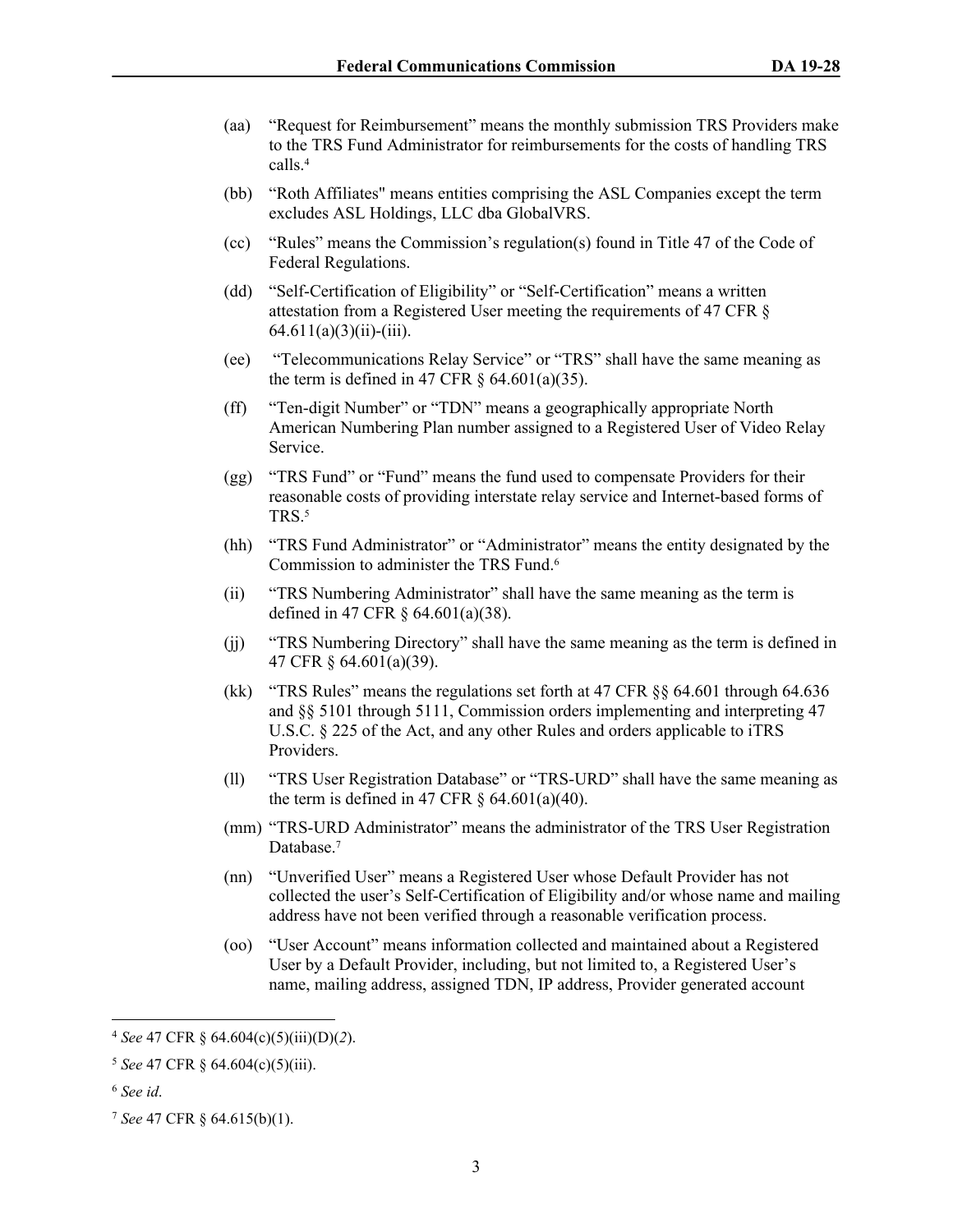number, e-mail address, and password.

(pp) "Video Relay Service" or "VRS" shall have the same meaning as the term is defined in 47 CFR § 64.601(a)(43).

# **II. BACKGROUND**

3. Internet-based TRS (iTRS) allows people who have a hearing or speech disability to communicate with hearing persons via a Communications Assistant (CA), using an Internet Protocolenabled device via the Internet.<sup>8</sup> There are currently three forms of iTRS—Video Relay Service (VRS), Internet Protocol Relay Service (IP Relay), and Internet Protocol Captioned Telephone Service (IP CTS). To be compensated from the TRS Fund for the reasonable costs incurred in providing service to Registered Users, iTRS Providers must be certified by the Commission, provide iTRS in accordance with the TRS Rules, and submit "true and adequate data" to TRS Fund Administrator.<sup>9</sup>

4. In the *2010 VRS Declaratory Ruling*, the Commission reiterated that VRS calls made by or to a VRS Provider's employee or the employee of a Provider's subcontractor, are a Provider business expense and are not eligible for compensation from the TRS Fund on a per-minute basis.<sup>10</sup> Because Providers already are able to include the costs of providing telephone and telecommunications services for use by Covered Personnel in their annual submissions to the TRS Fund Administrator,<sup>11</sup> these costs are properly reflected in the VRS compensation rate.<sup>12</sup>

5. In the *First Internet-Based TRS Order*, the Commission established a ten-digit numbering system that required Registered Users to be assigned a telephone number through which they could be reached in a manner similar to callers without disabilities; this system also eliminated the anonymity that allowed ineligible parties to use the system.13 Since May 2010, prior to providing service, iTRS Providers have been required to (i) register and collect certain information, including a Self-Certification, from users, (ii) verify the information users provided during registration; (iii) assign each Registered User a TDN, and (iv) fulfill all other requirements set forth in the *iTRS Orders* that pertain to registered iTRS users.

6. The Commission has taken additional steps to detect and prevent waste, fraud, and abuse associated with the TRS Fund. For example, in 2011, the Commission adopted a requirement that

<sup>10</sup> *See Structure and Practices of the Video Relay Service Program*, Declaratory Ruling, 25 FCC Rcd 1868, 1869-70, paras. 3-5 (2010) (*2010 VRS Declaratory Ruling*).

<sup>11</sup> *See* 47 CFR  $\frac{6}{9}$  64.604(c)(5)(iii)(D)(*l*).

<sup>12</sup> *Id.* Similarly, Covered Personnel's reasonable use of the Provider's telephone services for personal or nonbusiness-related calls at the workplace would be a business expense for the Provider and not compensable on a perminute basis.

<sup>13</sup> *See Telecommunications Relay Services and Speech-to-Speech Services for Individuals with Hearing and Speech Disabilities, E911 Requirements for IP-Enabled Service Providers*, Report and Order and Further Notice of Proposed Rulemaking, 23 FCC Rcd 11591, 11610, paras. 44-45 (2008) (*First Internet-Based TRS Order)*. In addition to the requirements established in the First Internet-based TRS Order, in December 2008, the Commission adopted additional requirements such as verification of users' registration information and the collection of selfcertifications attesting to users' eligibility to use service; *see also, Telecommunications Relay Services and Speechto-Speech Services for Individuals with Hearing and Speech Disabilities, E911 Requirements for IP-Enabled Service Providers,* Second Report and Order and Order on Reconsideration, 24 FCC Rcd 791, 809, para. 37 (2008) (*Second Internet-Based TRS Order*) (collectively, *iTRS Orders*).

<sup>8</sup> *See* 47 CFR § 64.601 (a)(16).

 $947$  CFR § 64.604(c)(5)(iii)(D)(*1*). Data submitted to the TRS Fund Administrator is also used to determine TRS Fund revenue requirements and the per-minute compensation rate. TRS Providers are also required to retain for five years all data necessary to support claims for payment from the TRS Fund. *See* 47 CFR § 64.604(c)(5)(iii)(D)(*7*).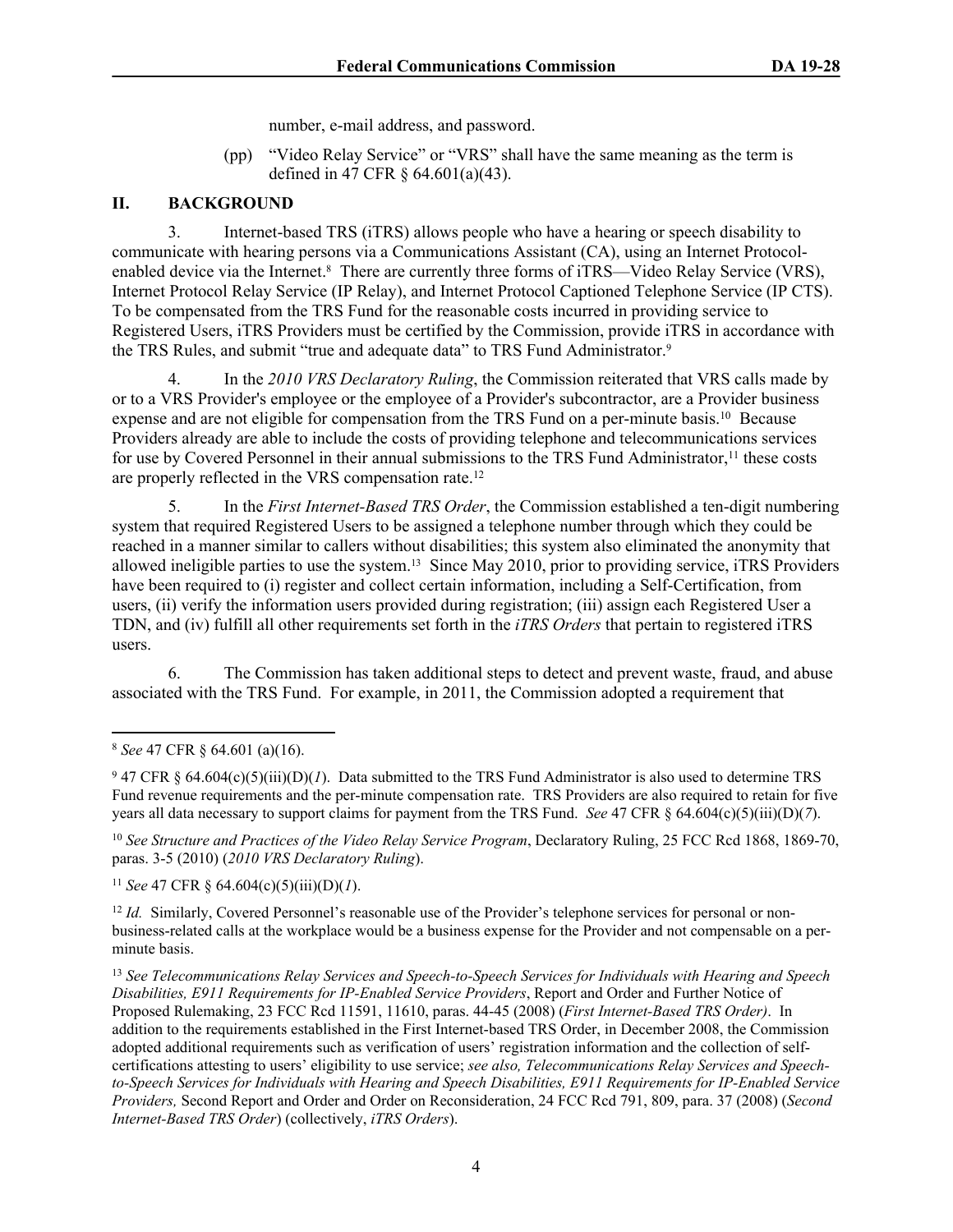Providers must retain for at least five years all records that support their Requests for Reimbursement.<sup>14</sup> In 2013, the Commission established the TRS-URD, a centralized system of records containing VRS user registration data, to ensure accurate registration and verification of VRS users.<sup>15</sup> The TRS-URD Administrator began accepting data from Providers on December 29, 2017,16 and allowed Providers several months to submit their Registered User data.<sup>17</sup> As of April 30, 2018, the TRS-URD Administrator has been responsible for verifying the registration information for VRS users.<sup>18</sup>

7. The Commission also requires VRS Providers to ensure interoperability and portability, i.e., that their hardware and software is compatible with all other Providers.19 These requirements are intended (i) to allow VRS users to make and receive calls through any VRS Provider, and to choose a different default Provider, without changing the access technology used to place calls, and (ii) to ensure that VRS users can make point-to-point calls to all other VRS users, irrespective of the Default Provider of the calling and called party.20 The Commission has engaged MITRE to conduct quarterly testing to assess Provider compliance with these requirements.<sup>21</sup>

8. ASL Holdings, LLC dba GlobalVRS (Global or Company) is an iTRS Provider based in Kissimmee, Florida and is conditionally certified by the Commission to provide VRS.<sup>22</sup> The Bureau issued a Letter of Inquiry ("LOI") to Global in December 2015, requesting information on Global's compliance with the TRS Rules, including the Company's verification process.23 Global responded to the LOI on January 29, 2016, <sup>24</sup> and submitted a supplemental response on February 2, 2017.<sup>25</sup> On July 28, 2017, the Bureau sent a second LOI to Global.26 Global responded to the second LOI on August 27, 2017,27 and provided additional information on September 18, 2017.28 The Bureau issued a third LOI on October 16, 2017.<sup>29</sup> Global responded to this LOI on October 31, 2017,<sup>30</sup> and provided additional

<sup>18</sup> *See* 47 CFR § 64.611(a)(5).

 $19$  47 C.F.R. §§ 64.621(a)(1); (b)(1).

<sup>&</sup>lt;sup>14</sup> See Structure and Practices of the Video Relay Service Program, Report and Order and Further Notice of Proposed Rulemaking, 26 FCC Rcd. 5545, 5585, para. 87 (2011) (*Fraud Order*).

<sup>15</sup> 47 CFR § 64.601(a)(40); *see also Structure and Practices of the Video Relay Service Program; Telecommunications Relay Services and Speech-to-Speech Services for Individuals with Hearing and Speech Disabilities, Report and Order and Further Notice of Proposed Rulemaking,* 28 FCC Rcd 8618, 8624, para. 8 (2013).

<sup>16</sup> *See Video Relay Service Providers May Begin Submitting Data to the TRS User Registration Database*, CG Docket Nos. 10-51, 03-123, Public Notice, 32 FCC Rcd 10467 (OMD/CGB 2017).

<sup>17</sup> *See also Structure and Practices of the Video Relay Service Program*; *Telecommunications Relay Services and Speech-to-Speech Services for Individuals with Hearing and Speech Disabilities*, CG Docket Nos. 10-51, 03-123, Order, DA 18-196 (OMD CGB Feb. 28, 2018), 2018 WL 1137663 (extending the compliance deadline until March 30, 2018); *Structure and Practices of the Video Relay Service Program; Telecommunications Relay Services and Speech-to-Speech Services for Individuals with Hearing and Speech Disabilities*, CG Docket Nos. 10-51, 03-123, Order, DA 18-324 (OMD CGB March 30, 2018), 2018 WL 1602703 (extending the compliance deadline until April 30, 2018).

<sup>20</sup> *Structure and Practices of the Video Relay Service Program et al*., *Report and Order and Further Notice of Proposed Rulemaking*, 28 FCC Rcd 8618, 8639 (2013).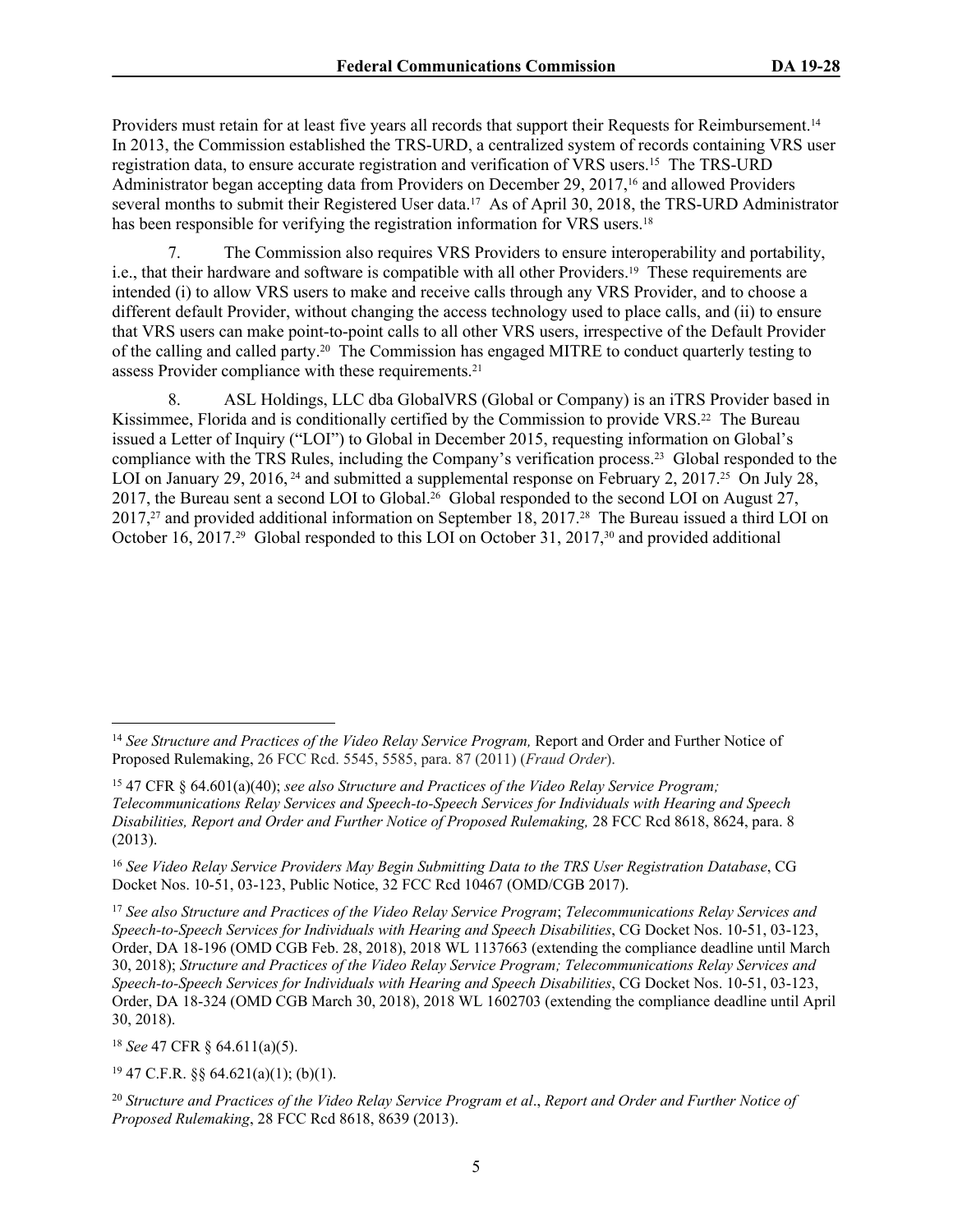information on November 3, 2017.<sup>31</sup>

9. The Investigation identified numerous Global violations, including failing to implement a reasonable verification process, failing to collect self-certifications attesting to eligibility (Self-Certifications) for each Registered User, billing the TRS Fund for calls associated with VRS users that had not been verified in accordance with a reasonable verification process, submitting inaccurate annual cost data to the TRS Fund Administrator, and failing to maintain data supporting Requests for Reimbursement, including Self-Certifications.

10. The Investigation also found that VRS minutes were generated through calls made to and on behalf of Global and other American Sign Language Enterprises, LLC affiliates (collectively, ASL Companies) through Global's VRS.32 While the ASL Companies are structured as separate entities, the record reflects that in key respects, the companies operated as a single entity--sharing management teams, employees, and expenses—without clearly distinguishing or tracking all costs attributable to the provision of VRS.33 Thus, minutes associated with calls made to the ASL Companies and calls made by personnel of the ASL Companies when using Global Numbers are non-reimbursable from the TRS Fund. The TRS Fund Administrator has withheld reimbursements of all Global minutes associated with Unverified Users and calls associated with the ASL Companies that were made using Global Numbers from August 2017 through June 2018; the TRS Fund Administrator provided Global with written notice of the basis for such withholdings. Global has objected to these withholdings and disputed that it operated as a single entity.<sup>34</sup>

11. Moreover, quarterly testing conducted since June of 2017, has consistently found problems with Global's interoperability, even within Global's own network. Despite having received negative test results since the first testing, Global continues to fail to meet the interoperability requirements. Global argues the Company has obtained better results in conducting its own testing. However, it appears that the Company's testing was conducted by placing calls in a test environment only.

(Continued from previous page)

<sup>23</sup> Letter of Inquiry from Richard A. Hindman, Chief, Telecommunications Consumers Division, FCC Enforcement Bureau, to Angela Roth, President and CEO, GlobalVRS (December 18, 2015).

<sup>24</sup> Letter of Inquiry Response from Gabrielle Joseph, Vice President and Chief Operations Officer, ASL Services Holdings, LLC, to Sharon Lee, Deputy Division Chief, Telecommunications Consumers Division, FCC Enforcement Bureau (January 29, 2016) (*First LOI Response*).

<sup>25</sup> Letter of Inquiry Response from Angela Roth, President and CEO, ASL Services Holdings, LLC, to Sharon Lee, Deputy Division Chief, Telecommunications Consumers Division, FCC Enforcement Bureau (February 2, 2017).

<sup>26</sup> Letter of Inquiry from Richard A. Hindman, Chief, Telecommunications Consumers Division, FCC Enforcement Bureau, to Angela Roth, President, ASL Services Holdings, LLC d/b/a/ GlobalVRS (July 28, 2017).

<sup>27</sup> Letter of Inquiry Response from Angela Roth, President and CEO, ASL Services Holdings, LLC, to Marlene Dortch, Secretary, FCC (August 27, 2017) (*Second LOI Response*).

<sup>28</sup> E-mail from Andrew Isar, Miller Isar Inc., to Phillip Priesman, Attorney, Telecommunications Consumers Division, FCC Enforcement Bureau (September 18, 2017, 1:43 PM EDT).

<sup>29</sup> Letter from Kristi Thompson, Acting Chief, Telecommunications Consumers Division, FCC Enforcement Bureau, to Angela Roth, President and CEO, GlobalVRS (October 16, 2017).

<sup>21</sup> *See* [www.mitre.org/careers/student-programs/student-voices/intern-project-amplifies-benefits-for-hard-of-hearing,](http://www.mitre.org/careers/student-programs/student-voices/intern-project-amplifies-benefits-for-hard-of-hearing) (last visited Oct. 18, 2018).

<sup>22</sup> *See Notice of Conditional Grant of Application of ASL Services Holdings, LLC, for Certification as a Provider of Video Relay Service Eligible for Compensation from the Interstate Telecommunications Relay Service (TRS) Fund*, Public Notice, 26 FCC Rcd 10899 (CGB 2011).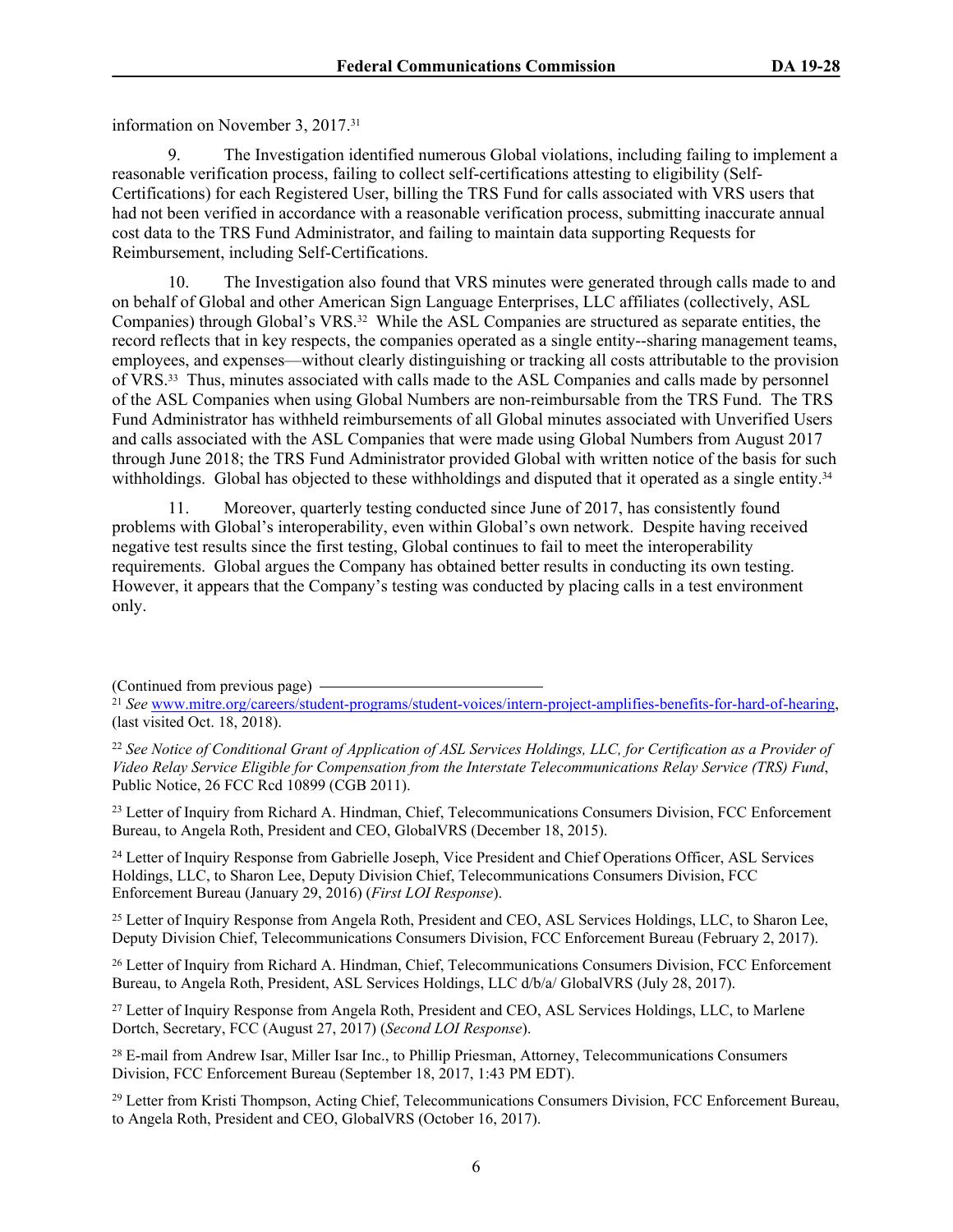12. The Bureau and Global negotiated the following terms and conditions of settlement and hereby enter into this Consent Decree as provided below.

### **III. TERMS OF AGREEMENT**

13. **Adopting Order**. The provisions of this Consent Decree shall be incorporated by the Bureau in an Adopting Order.

14. **Jurisdiction**. The Company agrees that the Bureau has jurisdiction over the matters contained in this Consent Decree and has the authority to enter into and adopt this Consent Decree.

15. **Effective Date**. The Parties agree that this Consent Decree shall become effective on the Effective Date. As of the Effective Date, the Parties agree that this Consent Decree shall have the same force and effect as any other order of the Commission.

16. **Termination of Global Matters**. In express reliance on the representations and warranties in this Consent Decree and to avoid further expenditure of public resources, the Commission agrees to terminate the Investigation. In consideration for the termination of the Investigation, the Company agrees to the terms, conditions, and procedures contained herein. The Parties have agreed that this Consent Decree fully and finally resolves all Global matters presently before the Commission.

17. Except for TRS reimbursements recovered through this agreement, nothing in the settlement prevents the TRS Fund Administrator or the Commission from recovering any monies the Company, the Commission, or TRS Fund Administrator determines were overpayments made to Global from the TRS Fund either before the Effective Date or during the term of this Consent Decree.<sup>35</sup>

(Continued from previous page)

<sup>30</sup> Letter of Inquiry Response from Gabrielle Joseph, Vice President and Chief Operations Officer, ASL Services Holdings, LLC, to Ms. Marlene Dortch, Secretary Federal Communications Commission (October 31, 2017).

<sup>31</sup> Letter of Inquiry Response from Gabrielle Joseph, Vice President and Chief Operations Officer, ASL Services Holdings, LLC, to Marlene Dortch, Secretary, FCC (November 3, 2017).

<sup>32</sup> American Sign Language Enterprises, LLC owns ASL Services Holdings, LLC, d/b/a/ Global VRS, as well as American Sign Language Services Corp., ASL Services Latino, Inc., and Gracias VRS, LLC. (*First LOI Response* at 1-2.) These five entities together constitute the ASL Companies.

<sup>33</sup> *See, e.g., First LOI Response* at 1, 3-4; *Second LOI Response*, Exhibit 2.

<sup>34</sup> Global has offered numerous reasons to explain why the withholdings are not justified. For example, in its May 2018 letter responding to Dec. 2017 withholdings, Global indicates that it, "sought reimbursement only for those users whose eligibility self-certifications, address, and personally identifiable information had affirmatively been verified by GlobalVRS," and users reportedly "unverified" have now been verified in the TRS-URD "so monies should be released." *See generally*, Letter from Gabrielle Joseph, Chief Operations Officer, ASL Services Holdings, LLC dba GlobalVRS, to David W. Rolka, President, RolkaLoube (May 14, 2018).

<sup>35</sup> Such recovery is governed by the Commission's Rules and the Debt Collection Improvement Act of 1996. *See* 47 CFR §§ 1.1911(e); 64.604(c)(5)(iii)(D), (E), (L), 31 U.S.C. § 3701 *et seq*.; 31 CFR § 900.1 *et seq*.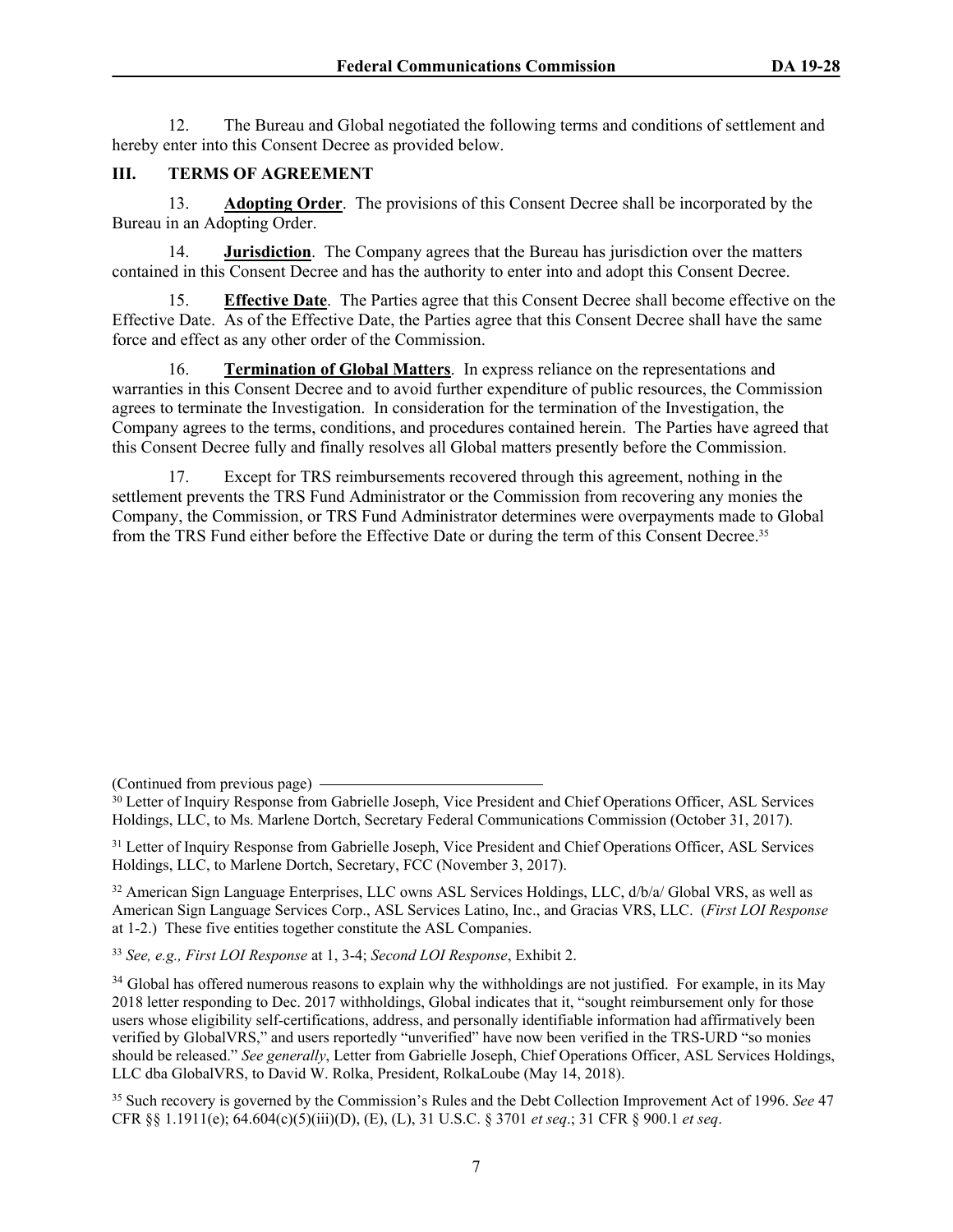18. **Representations and Warranties**. Global represents and warrants that it has agreed to relinquish any and all rights and claims to \$177,649.88 for VRS minutes submitted to the TRS Fund Administrator as described in paragraphs 9-11 of this Consent Decree. The ASL Companies also represent and warrant that they will treat the Settlement Amount set forth herein as a penalty within the meaning of Section 162(f) of the Internal Revenue Code.36 The ASL Companies agree that they will not treat any payment of the Settlement Amount described below in paragraph 28 as tax deductible for purposes of federal, state, or local law or include the expense as a business cost in annual cost submissions (i.e., the Annual Relay Service Data Request filing) to the TRS Fund Administrator.

19. **Waiver of Additional Notice for Subsequent Violations.** Global represents and warrants that the Company has received notice of violations set forth in paragraphs 9-11. Global acknowledges that pursuant to this Consent Decree, it is obligated to establish compliance measures and take steps necessary to prevent such violations in the future. Therefore, in recognition of that obligation to take corrective action and prevent future violations, if the Commission notifies Global that the Company has, within twenty-four (24) months after the Effective Date, apparently committed additional violations of the type described in paragraphs 9-11, which are the subject of this Consent Decree, the Company waives any due process claims and/or claims of insufficient process under the Communications Laws, except that the Company shall have the opportunity to provide, within fifteen (15) calendar days after receiving the Commission's notification, documentation to refute the finding of apparent violation(s). The Commission will review the submission and notify Global if the documentation submitted to refute the Commission's finding(s) demonstrates compliance with the Communications Laws. Global acknowledges that if the Commission concludes that the Company has violated the Communications Laws, the Commission may suspend or revoke Global's certification without any further notice thirty (30) calendar days after the Commission so notifies the Company, and Global waives any right to challenge that process, including the right to judicial review of the Commission's determination.

20. **Compliance Officer**. Within thirty (30) calendar days after the Effective Date, Global shall designate a senior manager with the requisite managerial and organizational authority to serve as a Compliance Officer and to discharge the duties set forth below. The person designated as the Compliance Officer shall be responsible for developing, implementing, and administering the Compliance Plan and ensuring that the Company complies with the terms and conditions of the Compliance Plan and the terms and conditions of this Consent Decree. In addition to the general knowledge of the Communications Laws necessary to discharge his or her duties under this Consent Decree, the Compliance Officer shall have specific knowledge of the TRS Rules.

21. **Compliance Plan**. For purposes of settling the matters set forth herein, Global agrees that it shall, within the dates set out below, establish and implement a Compliance Plan designed to ensure future compliance with the Communications Laws and the terms and conditions of this Consent Decree. The Compliance Plan shall, at minimum, implement the following procedures within the specified timeframes:

- (a) **Application for Certification**. Within sixty (60) calendar days after the Effective Date, Global shall submit an updated application for certification to provide VRS to the FCC.
- (b) **Operating Procedures**. Within sixty (60) calendar days after the Effective Date, Global shall begin to establish and use Operating Procedures that all Covered Personnel shall follow to help ensure Global's compliance with the TRS Rules and terms of this Consent Decree. Global's Operating Procedures shall, at a minimum, include procedures and policies specifically designed to ensure that operations and provision of TRS, including any aspect of TRS provided by independent contractors, subcontractors, or agents, comply with all TRS Rules applicable to Global as a

<sup>36</sup> *See* 26 U.S.C. § 162(f).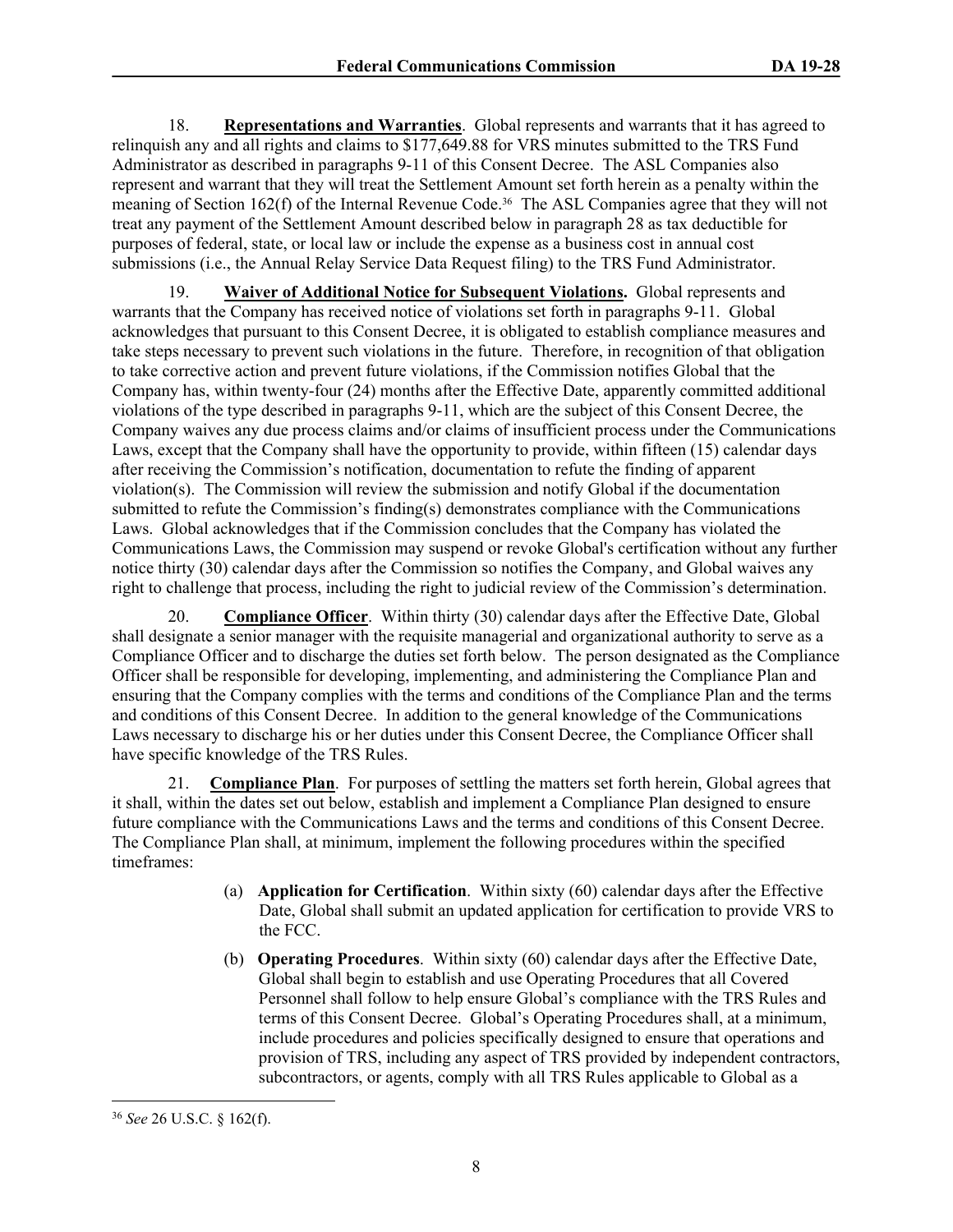certified TRS Provider. Global shall establish and use Operating Procedures designed to:

i. document and maintain a record of all Covered Personnel assigned to perform any function associated with the provision of VRS and the title held by such Covered Personnel;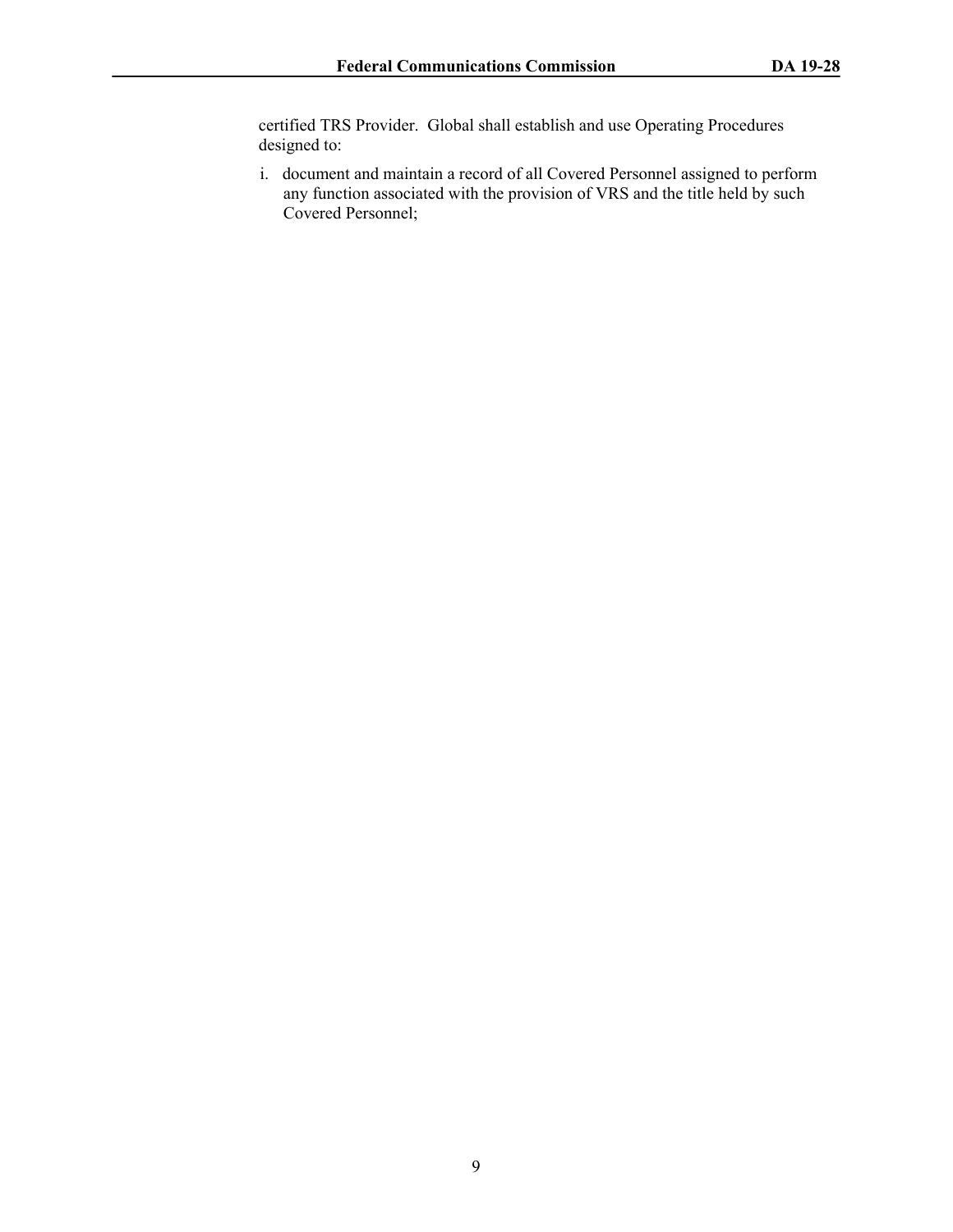- ii. document and maintain a record of all employees and contractors of Global and the Roth Affiliates who perform any function associated with the provision of Global's VRS and the title held by such employees and contractors;
- iii. ensure the use of a time reporting system which records the date(s) and time(s) worked for all personnel (Global Covered Personnel and contractors, and employees and contractors of the Roth Affiliates) while performing any function associated with the provision of Global's VRS to accurately record and report time worked in the provision of VRS;
- iv. maintain an up-to-date record of all Global Numbers, including the date(s) each TDN started being used as a Global Number and ceased to be used as a Global Number;
- v. ensure that customer records are accurately recorded, maintained, and reproducible upon request of the Commission or TRS Fund Administrator;
- vi. ensure that Global's current Registered Users are segmented in the Company's internal database;
- vii. ensure Global maintains records of Registered Users seeking pre-authorization to use TRS while traveling outside the United States including, but not limited to, any documentation associated with the approval or denial of pre-authorization requests and extensions modifying any approved pre-authorization request;
- viii. ensure that monthly Call Detail Records submitted to the TRS Fund Administrator have been reviewed to confirm that minutes are accurately identified as compensable or non-compensable;
- ix. ensure that Global's TRS Numbering Directory entries are accurate and that TDNs that are assigned to users who are no longer Global's Registered Users are not listed in the TRS Numbering Directory as being associated with the Company;
- x. ensure that the Company has a record of all time attributed to functions associated with the provision of VRS and shall use such data in preparing its annual Relay Services Data Request (RSDR) filing;
- xi. ensure that the Company has a means of documenting all allowed costs specifically attributed to the provision of TRS;
- xii. maintain documentation relevant to Global's compliance with the TRS Rules, e.g., cost data submitted in annual filings to the TRS Fund Administrator., and Self-Certifications used to attest to Registered Users' certification of eligibility; and
- xiii. enable the Compliance Officer to maintain a record of any issues the Company experiences in complying with the TRS Rules. These Operating Procedures will also enable the Company to retain records necessary for preparing the reports described in paragraph [24](#page-14-0) of this Consent Decree.

### (c) **Data Integrity**.

i. Global shall conduct annual assessments of internal processes that support submissions to the TRS Fund Administrator and modify such processes as needed to improve the accuracy of annual and monthly submissions to the Administrator.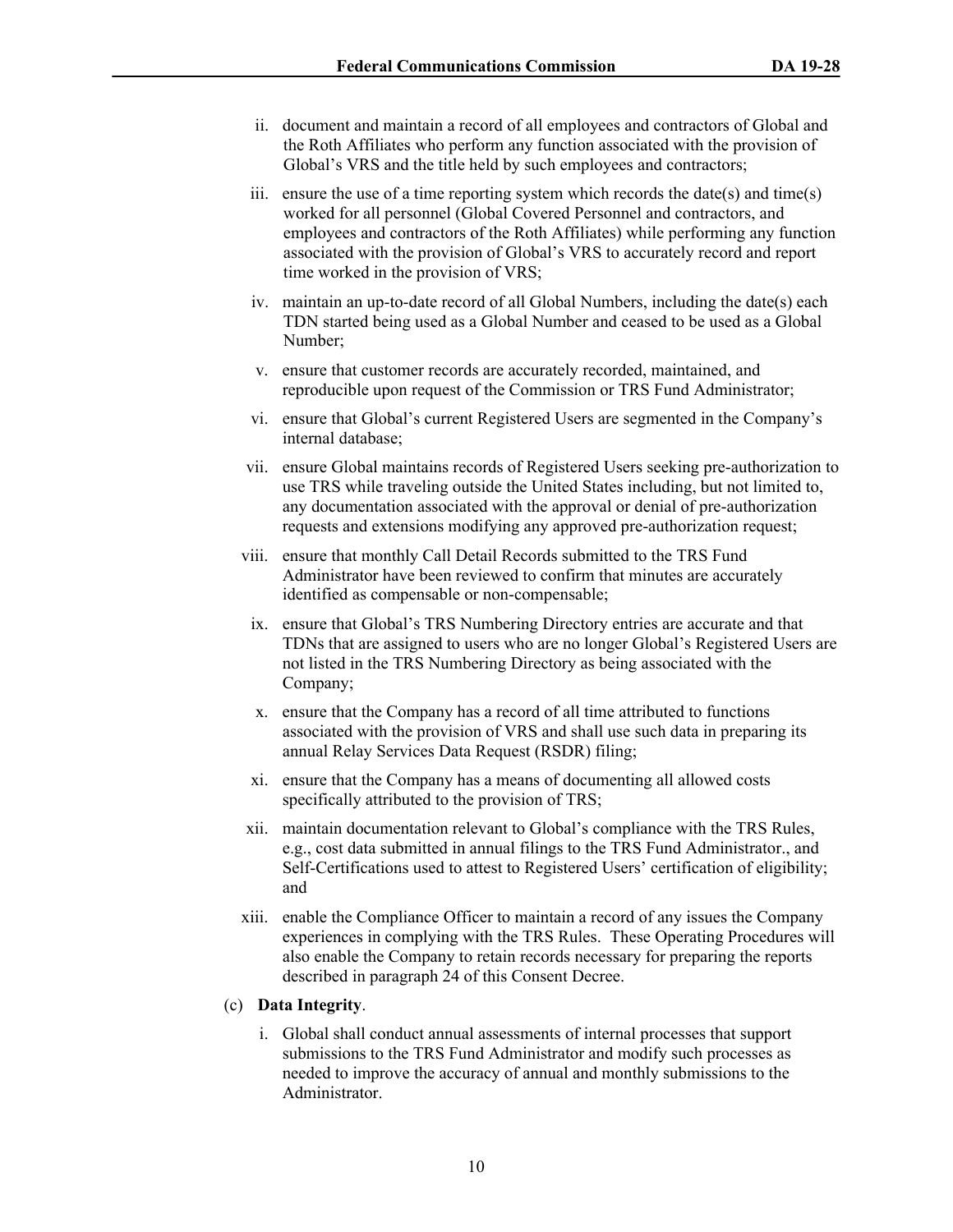- ii. Global shall ensure that before a CA places a call for a user, the Company has determined that the user is either a current Global Registered User or is listed in the TRS Numbering Directory and TRS-URD.
- iii. Global shall maintain a list of all Global Numbers, including those used for test calls, regardless of the carrier or Default Provider associated with the numbers, and submit this list to the TRS Fund Administrator with each monthly Request for Reimbursement.
- iv. Global shall collect a list of all telephone numbers and TDNs, monthly, that the Roth Affiliates used for business purposes, regardless of the carrier or Default Provider of the numbers. Global shall maintain the lists for two (2) years and provide the information to the Commission or TRS Fund Administrator upon request.
- v. Global shall indicate on all CDRs those calls made by or on behalf of any Roth Affiliate.
- vi. Within thirty (30) calendar days of the Effective Date, Global shall develop and implement new time reporting procedures to ensure that Covered Personnel report time worked as a part of the provision of VRS is reported in a detailed, accurate and timely manner.

## (d) **Platform Provider.**

- i. Within thirty (30) calendar days, Global shall prepare a detailed, step-by step process describing how the Company's Platform Provider routes calls, including how the Platform Provider: (1) screens calls to determine if a call originates from an International IP address; and (2) identifies calls originating from an international IP address, where the Registered User has been pre-approved for international calling pursuant to 47 CFR § 64.604(a)(7) and the VRS *Fraud Order*, 26 FCC Rcd 5545, 5564, para. 32 (2011).
- ii. Within thirty (30) calendar days, Global and its Platform Provider shall each designate a contact person or persons to be available twenty-four (24) hours per day, seven (7) days per week for communications to address any network/platform issues.
- iii. Global shall meet with its Platform Provider at least once every twelve (12) months after the Effective Date to discuss procedures, processes, and compliance with the terms of this Consent Decree.

## (e) **Document Retention**.

- i. Global shall maintain the date of registration and a reproducible copy of Self-Certifications for all Registered Users.
- ii. Within one hundred and eighty (180) calendar days, Global shall create a detailed, step-by step process to ensure the maintenance of customer records.
- iii. Global shall maintain supporting documents and records associated with Covered Personnel time reporting for at least three years.

## (f) **Interoperability**.

i. Within ninety (90) calendar days after the Effective Date, Global shall ensure interoperability throughout its own platform(s) as well as all other VRS Providers' platforms.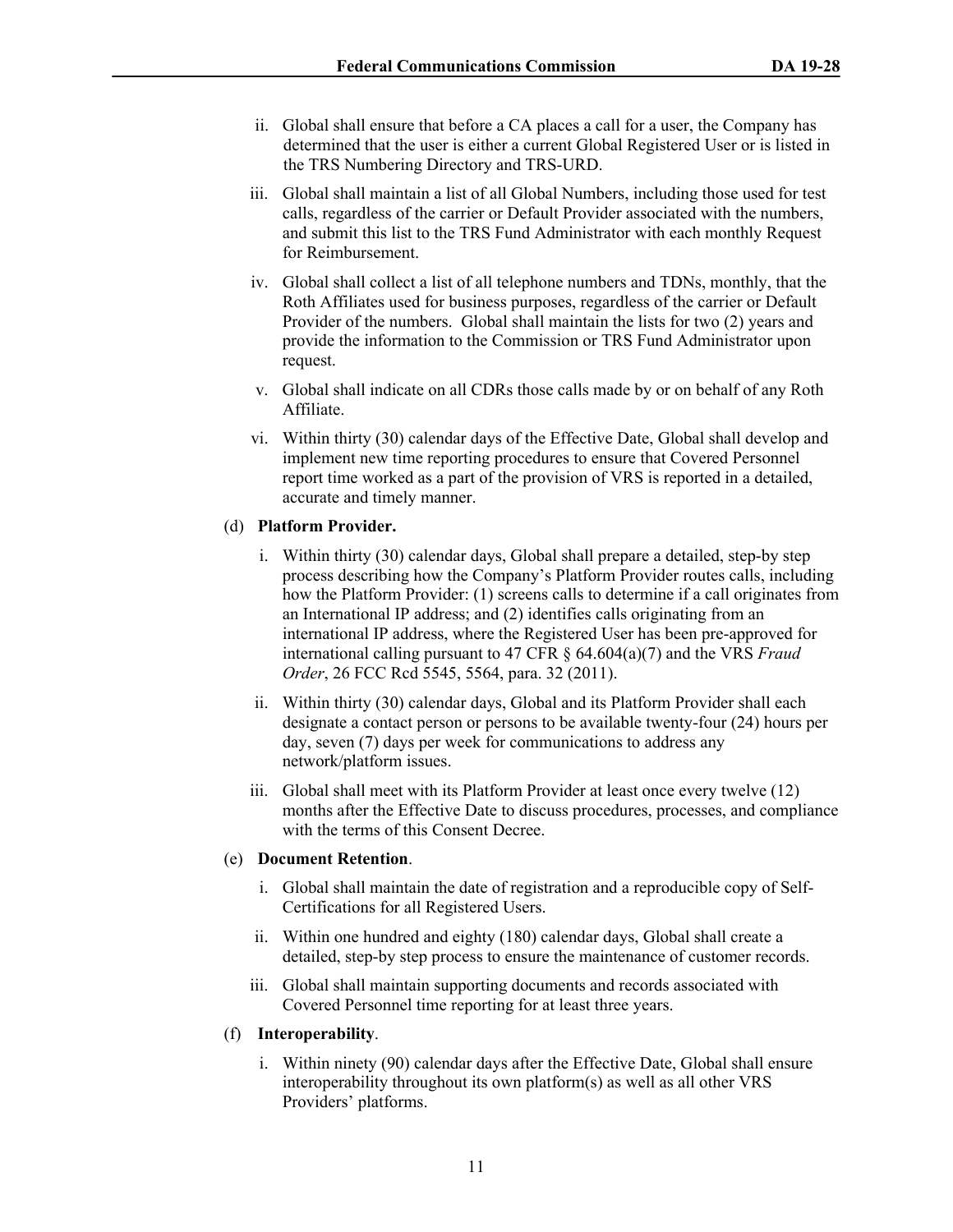ii. Global shall participate in interoperability testing that will be conducted no earlier than 45 calendar days after the Effective Date by a qualified independent entity selected by the Commission using standards/parameters established in association with the Commission to determine whether Global passed such testing.

## (g) **Compliance Manual**.

- i. Within one hundred and eighty (180) calendar days after the Effective Date, the Compliance Officer shall develop and distribute a Compliance Manual to all Covered Personnel. The Compliance Manual shall set forth the TRS Rules and explain the Operating Procedures that Covered Personnel shall follow to help ensure that Global complies with the Rules and this Consent Decree.
- ii. Global shall periodically, but at least annually, review and revise the Compliance Manual as necessary to ensure that the information set forth therein remains current and accurate. Global shall distribute any revisions to the Compliance Manual promptly to all Covered Personnel.

## (h) **Compliance Training Program**.

- i. Within one hundred and eighty (180) calendar days after the Effective Date, Global shall establish and use a new Compliance Training Program for all Covered Personnel to ensure compliance with the TRS Rules and this Consent Decree. The Compliance Training Program should be tailored to specific Covered Personnel Roles. Specifically, at a minimum, Global shall establish and implement specialized training for managers, CAs, operational staff responsible for preparing submissions to the Administrator, and contractors.
- ii. Global shall train all Covered Personnel pursuant to the Compliance Training Program. Compliance training shall be conducted for all managers before other Covered Personnel.
- iii. Any person who becomes Covered Personnel of Global at any time after the initial Compliance Training has been delivered shall be trained within thirty (30) calendar days after the date such person becomes Covered Personnel.

## (i) **Additional Compliance Measures.**

- <span id="page-13-0"></span>i. Global shall document all Operating Procedures within one hundred and twenty (120) calendar days after the Effective Date and thereafter, review such Operating Procedures on an annual basis and modify as necessary
- <span id="page-13-1"></span>ii. Within one hundred and twenty (120) calendar days of the Effective Date, Global shall establish and use:
	- 1. a VRS cost allocation system; and
	- 2. a cost allocation manual to direct Covered Personnel handling cost accounting functions to allocate VRS costs consistent with the cost allocation system implemented pursuant to paragraph  $21(i)(ii)(1)$  $21(i)(ii)(1)$  $21(i)(ii)(1)$  $21(i)(ii)(1)$  $21(i)(ii)(1)$  above.
- iii. Global shall review its cost allocation system and manual on an annual basis and modify each as necessary to ensure accurate cost reporting.
- iv. Within thirty (30) calendar days after the Effective Date, Global shall implement and use a time reporting system to ensure that Covered Personnel accurately and report time worked in the provision of VRS.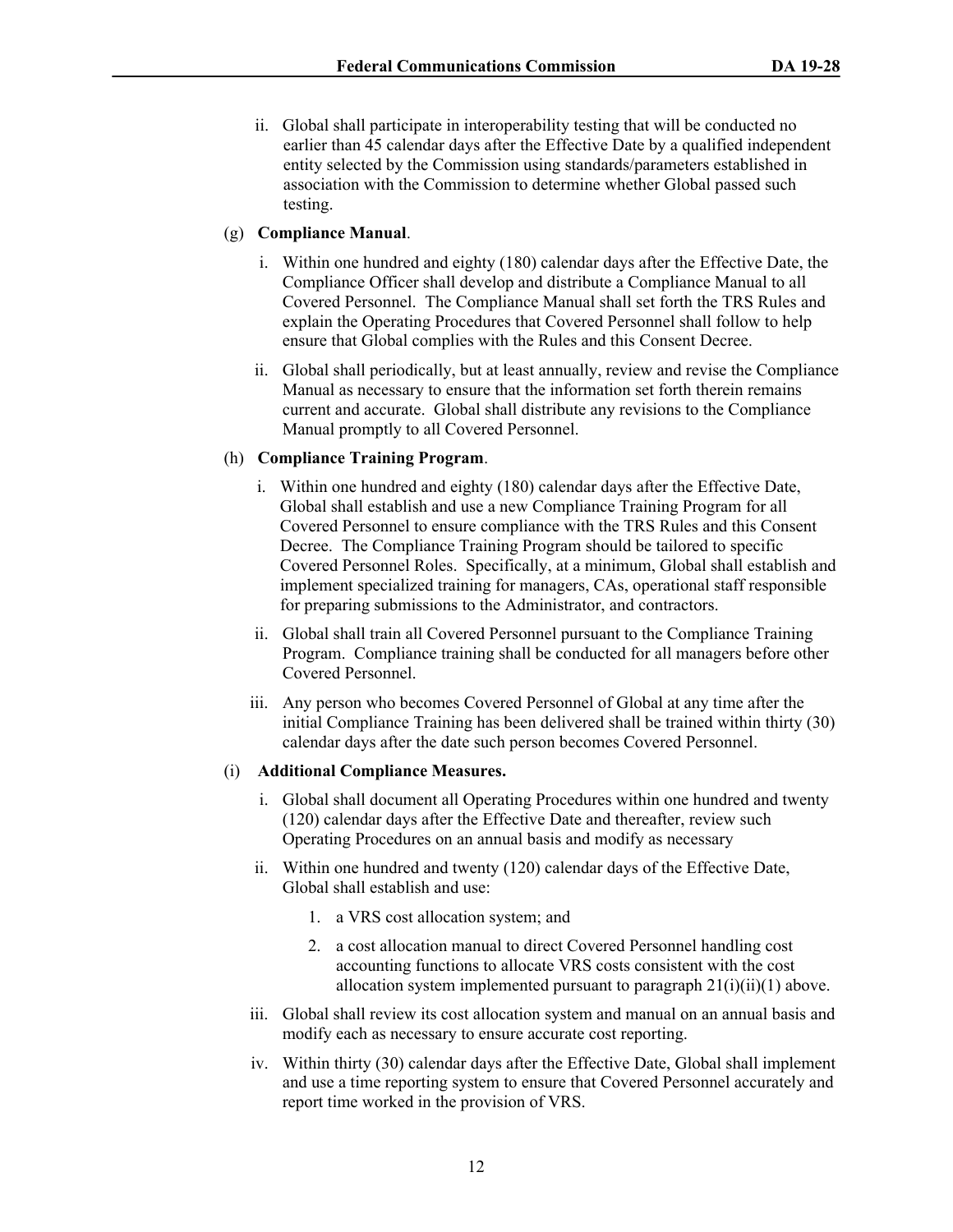22. **Reporting Procedures to the Commission**. Within two hundred and ten (210) calendar days of the Effective Date, Global shall submit all Operating Procedures and processes established pursuant to paragraph 21 of this agreement to the Commission. This submission should be sent to the Chief, Telecommunications Consumers Division, Enforcement Bureau, Federal Communications Commission, Room 3-C366, 445 12th Street, S.W. Washington, D.C. 20554, with a copy submitted electronically to the Deputy Chief, Telecommunications Consumers Division (TRS), Enforcement Bureau via e-mail to [fccebaccess@fcc.gov](mailto:fccebaccess@fcc.gov) and to the Deputy Chief, Disability Rights Office, Consumer and Government Affairs Bureau via e-mail to TRSreports@fcc.gov.

23. **Initial Compliance Reporting**.Representatives of Global shall meet with FCC staff bimonthly beginning thirty (30) days after the Effective Date and for the first six (6) months of this agreement to discuss the Company's progress in implementing the compliance measures set forth in paragraph 21 of this agreement.

<span id="page-14-0"></span>24. **Reporting Noncompliance**. The Company shall report in writing any noncompliance with the TRS Rules and this Consent Decree within fifteen (15) calendar days after discovery of such noncompliance. Such reports shall include a detailed explanation of: (i) each instance of noncompliance; (ii) the steps that the Company have taken or will take to remedy such noncompliance; (iii) the schedule on which such remedial actions will be taken; and (iv) the steps that the Company have taken or will take to prevent the recurrence of any such noncompliance. All reports of noncompliance shall be submitted to the Chief, Telecommunications Consumers Division, Enforcement Bureau, Federal Communications Commission, Room 3-C366, 445 12th Street, S.W. Washington, D.C. 20554, with a copy submitted electronically to the Deputy Chief, Telecommunications Consumers Division (TRS), Enforcement Bureau via e-mail to [fccebaccess@fcc.gov](mailto:fccebaccess@fcc.gov). All reports of noncompliance shall also be submitted to Deputy Chief, Disability Rights Office, Consumer and Governmental Affairs Bureau via e-mail to [TRSreports@fcc.gov,](mailto:TRSreports@fcc.gov) and to the Office of The Managing Director, at [OMDTRSReports@fcc.gov.](mailto:Andrew.Mulitz@fcc.gov)

25. **Compliance Reports**. The Company shall file compliance reports quarterly beginning nine (9) months after the Effective Date and shall continue filing such reports quarterly for the first two years of this agreement and annually thereafter for the duration of the Consent Decree. Each Compliance Report shall include a detailed description of the Company's efforts during the relevant period to comply with the terms and conditions of this Consent Decree and the TRS Rules. At a minimum, each Compliance Report shall include:

- (a) A detailed description of all incidents of reported and/or investigated noncompliance identified since the last Compliance Report was filed and the date, if applicable, such incidents were reported to the Commission pursuant to paragraph [24.](#page-14-0)
- (b) A certification by the Compliance Officer, as an agent of and on behalf of Global, stating that he or she has personal knowledge that: (i) Global has established and implemented the Compliance Plan; (ii) Global has utilized the Operating Procedures consistently and exclusively since the implementation of the Compliance Plan; and (iii) no reported and/or investigated instances of material noncompliance with the terms and conditions of this Consent Decree have occurred, including noncompliance with the reporting obligations set forth in paragraph 24 of this Consent Decree, that have not been reported to the Commission.
	- i. The Compliance Officer's certification shall be accompanied by a statement explaining the basis for such certification, shall comply with Section 1.16 of the Rules, and shall be subscribed to as true under penalty of perjury in the form set forth therein.<sup>37</sup>
	- ii. If the Compliance Officer cannot provide the requisite certification, he or she, as

<sup>37</sup> 47 CFR § 1.16.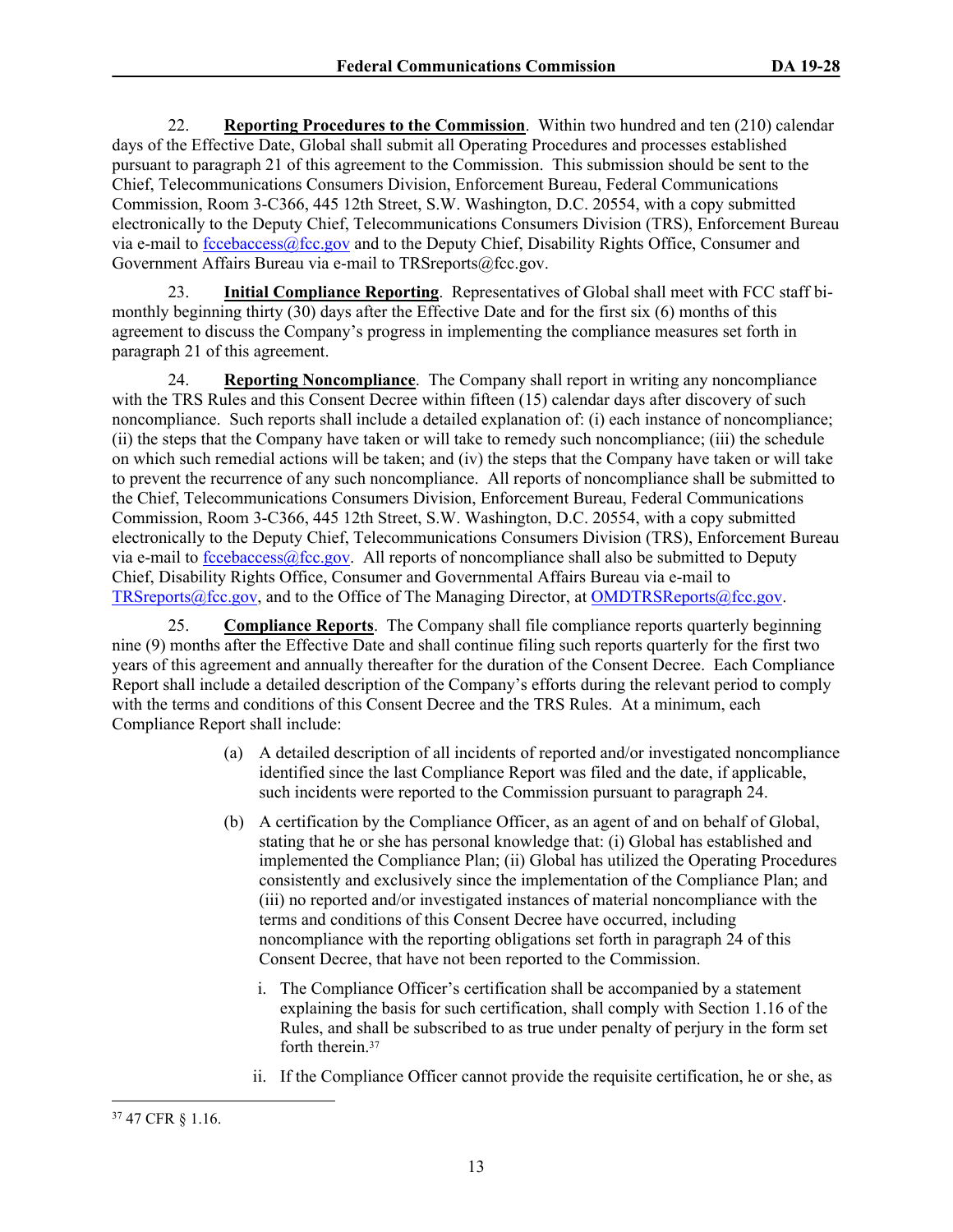an agent of and on behalf of Global, shall provide the Commission with a detailed explanation of the reason(s) why not and describe fully: (i) each instance of reported and/or investigated noncompliance; (ii) the steps that Global has taken or will take to remedy such noncompliance, including the schedule on which proposed remedial actions will be taken; and (iii) the steps that Global has taken or will take to prevent the recurrence of any such noncompliance, including the schedule on which such preventive action will be taken.

(c) All Compliance Reports shall be submitted to the Chief, Telecommunications Consumer Division, Enforcement Bureau, Federal Communications Commission, 445 12th Street, SW, Washington, DC 20554, with a copy submitted electronically to the Deputy Chief, Telecommunications Consumers Division (TRS), Enforcement Bureau via e-mail to [fccebaccess@fcc.gov](mailto:fccebaccess@fcc.gov).

26. **Termination Date**. Unless stated otherwise, the requirements set forth in paragraph 21 shall expire 60 months after Global has demonstrated to the FCC its compliance with the terms of this Consent Decree.

27. **TRS Fund Reimbursement**. Global shall reimburse the TRS Fund the amount of \$177,649.88. Global acknowledges and agrees that upon execution of this Consent Decree, the amount of the reimbursement is a "Claim" or "Debt" as defined in 31 U.S.C. § 3701(b)(1). Global further agrees that the Debt shall, to the maximum extent possible, be satisfied by administrative offset from funds held by the TRS Fund Administrator. The Commission will initiate the administrative offset on the Effective Date.

28. **Settlement Amount:** Global will pay a civil penalty to the United States Treasury in the amount of seventy-five thousand dollars (\$75,000). Global will pay the civil penalty in installments, with the first installment of twenty-five thousand dollars (\$25,000) to be paid on the Effective Date through an administrative offset from funds currently held by the TRS Fund Administrator. The remaining fifty thousand dollars (\$50,000) plus interest, at the rate of five (5) percent per annum on the unpaid amount of the aggregate installment payments, commencing on the Effective Date, shall be payable in ten (10) monthly installment payments through administrative offsets from monthly TRS reimbursements due to Global beginning with the payment made by the TRS Fund Administrator in February 2019. Accrued and unpaid interest shall be paid with each monthly installment. To the extent that any monthly installment together with accrued interest cannot be satisfied by administrative offset as described herein, the TRS Administrator shall notify Global in writing of the shortfall for a particular month and Global shall, within ten (10) calendar days after the date of such notification, pay to the Commission the amount of the shortfall. The Commission will forward all Global installment payments to the United States Treasury.

29. **Event of Default***.* The Parties agree that an Event of Default shall occur upon failure by the Company to pay any amount due under the terms of the Consent Decree.

30. **Interest, Charges for Collection, and Acceleration of Maturity Date**. Upon an Event of Default, all procedures for collection permitted by the DCIA and other provisions of law38 shall, at the Commission's discretion, which result in the following becoming immediately due and payable: (a) any unpaid amount under this Consent Decree, which shall accrue interest at a rate of 8 percent per annum from the date of the Event of Default until payment in full; (b) any penalties permitted and/or required by the law, including but not limited to 31 U.S.C. § 3717; and (c) any administrative charge(s), including the costs of collection, litigation, and attorneys' fees.

31. **Waivers**. As of the Effective Date, the Company waives any and all rights they may have to seek administrative or judicial reconsideration, review, appeal or stay, or to otherwise challenge

<sup>38</sup> *See* 31 CFR Part 900 *et seq*.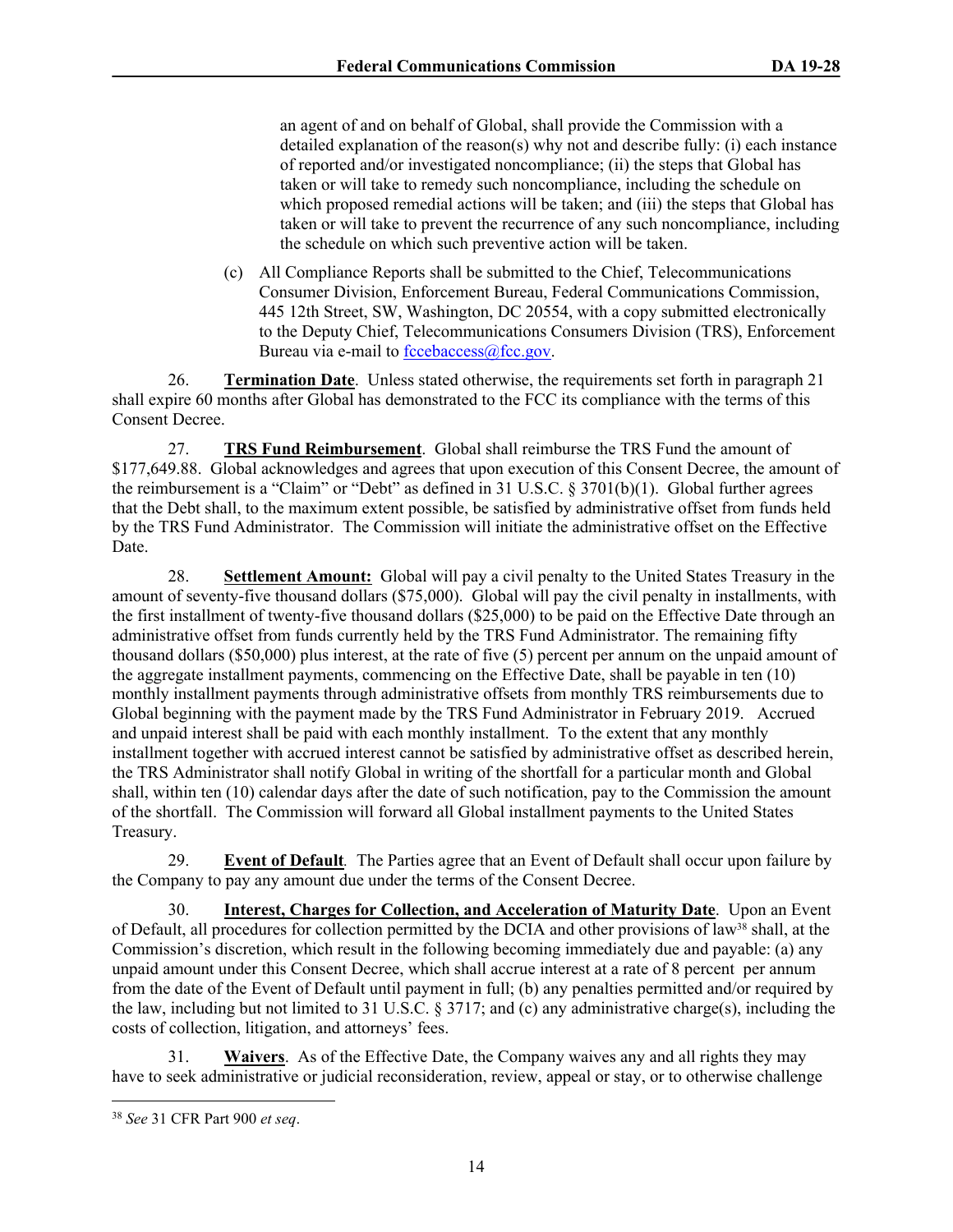or contest the validity of this Consent Decree and the Adopting Order. The Company shall retain the right to challenge Commission interpretation of the Consent Decree or any terms contained herein. If either Party (or the United States on behalf of the Commission) brings a judicial action to enforce the terms of the Consent Decree or the Adopting Order, neither the Company nor the Commission shall contest the validity of the Consent Decree or the Adopting Order, and the Company shall waive any statutory right to a trial *de novo*. The Company hereby agrees to waive any claims it may otherwise have under the Equal Access to Justice Act<sup>39</sup> relating to the matters addressed in this Consent Decree.

32. **Severability**. The Parties agree that if any of the provisions of the Consent Decree shall be held unenforceable by any court of competent jurisdiction, such unenforceability shall not render unenforceable the entire Consent Decree, but rather the entire Consent Decree shall be construed as if not containing the particular unenforceable provision or provisions, and the rights and obligations of the Parties shall be construed and enforced accordingly.

33. **Invalidity**. In the event that this Consent Decree in its entirety is rendered invalid by any court of competent jurisdiction, it shall become null and void and may not be used in any manner in any legal proceeding.

34. **Subsequent Rule or Order**. The Parties agree that if any provision of the Consent Decree conflicts with any subsequent Rule or order adopted by the Commission (except an order specifically intended to revise the terms of this Consent Decree to which the Company does not expressly consent), that provision will be superseded by such Rule or order.

35. **Successors and Assigns**. The Company agrees that the provisions of this Consent Decree shall be binding on its successors, assigns, and transferees.

36. **Final Settlement**. The Parties agree and acknowledge that this Consent Decree shall constitute a final settlement between the Parties with respect to the Investigation.

37. **Modifications**. This Consent Decree cannot be modified without the advance written consent of both Parties.

38. **Paragraph Headings**. The headings of the paragraphs in this Consent Decree are inserted for convenience only and are not intended to affect the meaning or interpretation of this Consent Decree.

39. **Authorized Representative**. Each Party represents and warrants to the other that it has full power and authority to enter into this Consent Decree. Each person signing this Consent Decree on behalf of a Party hereby represents that he or she is fully authorized by the Party to execute this Consent Decree and to bind the Party to its terms and conditions.

<sup>39</sup> *See* 5 U.S.C. § 504; 47 CFR §§ 1.1501–1.1530.